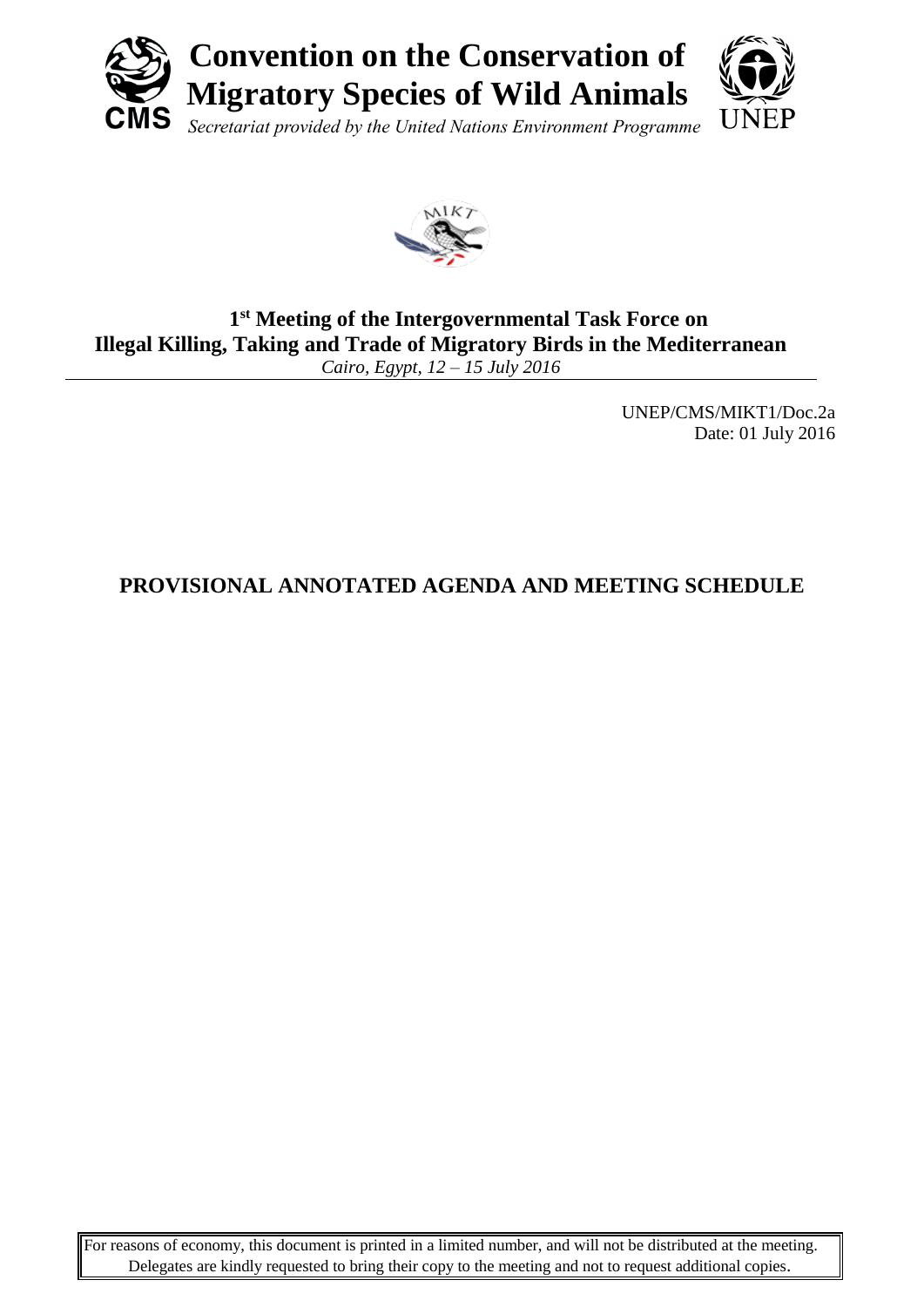### **PROVISIONAL ANNOTATED AGENDA AND MEETING SCHEDULE**

**Tuesday, 12 July 2016 (Day 1)**

| <b>Time</b>     | <b>Agenda</b> item                                                                                                                                                                                   | <b>Documents/Expected outcomes</b>                                                                                                                    |
|-----------------|------------------------------------------------------------------------------------------------------------------------------------------------------------------------------------------------------|-------------------------------------------------------------------------------------------------------------------------------------------------------|
| 8.00-9.00       | <b>Registration</b>                                                                                                                                                                                  | Meeting badges are provided to participants                                                                                                           |
|                 | <b>OPENING OF THE MEETING</b>                                                                                                                                                                        |                                                                                                                                                       |
| $9.00 - 9.15$   | 1. Opening remarks.                                                                                                                                                                                  | Outcome: The meeting is opened                                                                                                                        |
|                 | The meeting will be opened by His Excellency the Minister of the Environment,<br>who will welcome participants. The Secretariat will also give some                                                  |                                                                                                                                                       |
|                 | introductory remarks.                                                                                                                                                                                |                                                                                                                                                       |
| 9.15-9.45       | 2. Appointment of Chair and vice-Chair of the Task Force, introduction of                                                                                                                            | Documents:                                                                                                                                            |
|                 | participants and adoption of the agenda.                                                                                                                                                             | UNEP/CMS/MIKT1/Doc.2                                                                                                                                  |
|                 | The Secretariat will invite the MIKT members to appoint a Chair and a vice-Chair<br>for the meeting and for the intersessional period until the next Task Force                                      | UNEP/CMS/MIKT1/Doc.2.a                                                                                                                                |
|                 | meeting. Once appointed, the Chair will invite a tour de table for participants to<br>introduce themselves and will introduce the Provisional Annotated Agenda and<br>Meeting Schedule for adoption. | Outcome: Chair and vice-Chair appointed. Agenda<br>and meeting schedule adopted. National priority<br>actions are shared by those members not present |
|                 | Participation via Teleconference will be open to the Members not present.                                                                                                                            | who joined via Teleconference                                                                                                                         |
| $9.45 - 10.00$  | 3. Discussion and adoption of the Modus Operandi of the Task Force                                                                                                                                   | Document: UNEP/CMS/MIKT1/Doc.3                                                                                                                        |
|                 | The Secretariat will introduce the proposed modus operandi and the Chair will                                                                                                                        | UNEP/CMS/MIKT1/Inf.1                                                                                                                                  |
|                 | invite MIKT members to discuss and adopt.                                                                                                                                                            | Outcome: Modus operandi adopted                                                                                                                       |
| 10.00-10.20     | 4. Introduction to UNEP/CMS Resolution 11.16 on the "Prevention of Illegal                                                                                                                           | Document: UNEP/CMS/MIKT1/Inf.4                                                                                                                        |
|                 | Killing, Taking and Trade of Migratory Birds".                                                                                                                                                       | Outcome: Recommendations from Res. 11.16. and                                                                                                         |
|                 | The Task Force Coordinator, Ms Carmen Naves, will deliver a presentation on                                                                                                                          | the reasoning for the establishment and mandate of                                                                                                    |
|                 | this issue.                                                                                                                                                                                          | MIKT are well understood                                                                                                                              |
| $10.20 - 10.40$ | Coffee break                                                                                                                                                                                         |                                                                                                                                                       |
| 10.40-11.00     | 5. Results of Birdlife International's review of the scale and extent of illegal<br>killing and taking of birds in the Mediterranean.                                                                | Documents: UNEP/CMS/MIKT1/Inf.5.1.a, 5.1.b &<br>5.1.c                                                                                                 |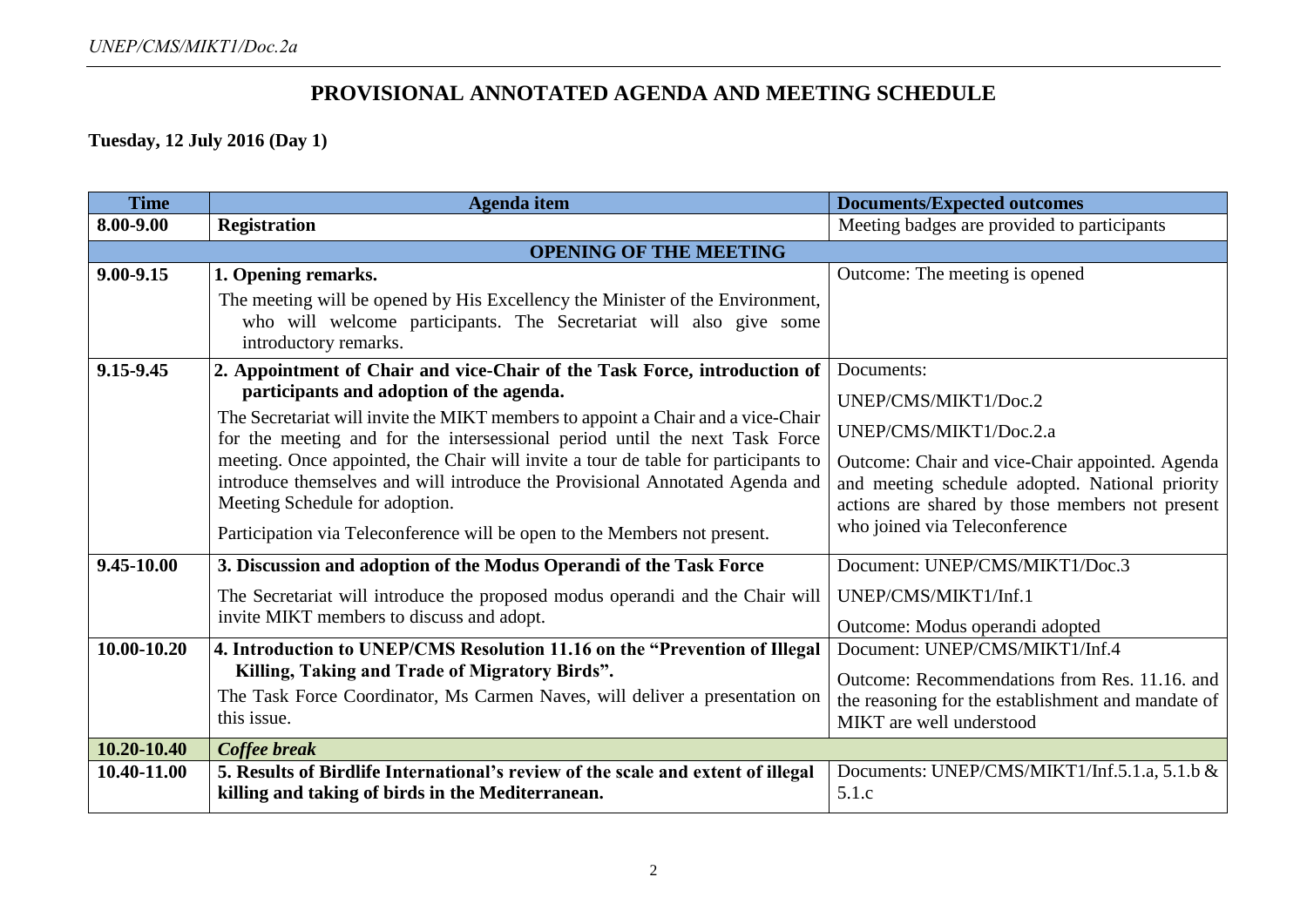| <b>Time</b> | <b>Agenda</b> item                                                                                                                                                       | <b>Documents/Expected outcomes</b>                                                                |
|-------------|--------------------------------------------------------------------------------------------------------------------------------------------------------------------------|---------------------------------------------------------------------------------------------------|
|             | Ms. Nicola Crockford from Birdlife International will deliver a power point                                                                                              | Outcome: Scientific study on the scope and scale of                                               |
|             | presentation on this item.                                                                                                                                               | IKB in the Mediterranean is presented and                                                         |
|             | The Chair will open a session of questions and answers                                                                                                                   | discussed                                                                                         |
| 11.00-11.25 | 6. Update on Recommendation No 164 (2013) of the Bern Convention                                                                                                         | Documents: UNEP/CMS/MIKT1/Inf. 5.2 & 5.2.a                                                        |
|             | Standing Committee on the implementation of the Tunis Action Plan 2013-                                                                                                  |                                                                                                   |
|             | 2020 for the eradication of illegal killing, trapping and trade of wild birds.<br>Outcomes of the 3 <sup>rd</sup> Meeting of Special Focal Points for Illegal Killing of | Outcome: Bern Convention background and                                                           |
|             | Birds, 14-15 April 2016, Tirana (Albania)                                                                                                                                | updates are well understood. The results of the                                                   |
|             | Mr. Sergei Golovkin, Chair of the Network of Special Focal Points of the Bern                                                                                            | meeting of Special Focal Points are introduced and                                                |
|             | Convention will deliver a presentation on this agenda item.                                                                                                              | discussed                                                                                         |
|             |                                                                                                                                                                          |                                                                                                   |
|             | The Chair will open a session of questions and answers                                                                                                                   |                                                                                                   |
| 11.25-12.15 | 7. EU Roadmap Towards Eliminating Illegal Killing, Trapping and Trade                                                                                                    | Documents: UNEP/CMS/MIKT1/Inf.5.3a & 5.3b                                                         |
|             | of Birds & update on the EU Action Plan on Wildlife trafficking                                                                                                          |                                                                                                   |
|             | Ms. Marita Arvela from the EU Commission will introduce this item                                                                                                        |                                                                                                   |
|             |                                                                                                                                                                          | Outcome: Roadmap to tackle illegal killing, taking<br>and trade of birds in the European Union is |
|             | The Chair will lead a session of questions and answers.                                                                                                                  | introduced and discussed. An update on the EU                                                     |
|             |                                                                                                                                                                          | Action on the EU Action Plan on Wildlife                                                          |
|             | A group picture will be taken before lunch                                                                                                                               | Trafficking is also provided                                                                      |
|             |                                                                                                                                                                          |                                                                                                   |
| 12.15-12.45 | 8. Case studies                                                                                                                                                          |                                                                                                   |
|             | The situation of IKB of raptors in the Mediterranean. Mr. Nick P.<br>$\bullet$                                                                                           | Outcome: The problem of illegal killing and taking                                                |
|             | Williams, from the Raptors MOU Coordinating Unit will deliver a                                                                                                          | of raptors in the Mediterranean is especially                                                     |
|             | presentation on this item                                                                                                                                                | highlighted.                                                                                      |
|             | The case of the implementation of the Tunis Action Plan in Malta.<br>$\bullet$<br>Mr. Sergei Golovkin will deliver a presentation on this item.                          | The situation and progress on addressing IKB in                                                   |
|             | The Chair will open a session of questions and answers                                                                                                                   | Malta is introduced and discussed                                                                 |
|             |                                                                                                                                                                          |                                                                                                   |
| 12.45-13.45 | <b>Lunch</b>                                                                                                                                                             |                                                                                                   |
|             |                                                                                                                                                                          |                                                                                                   |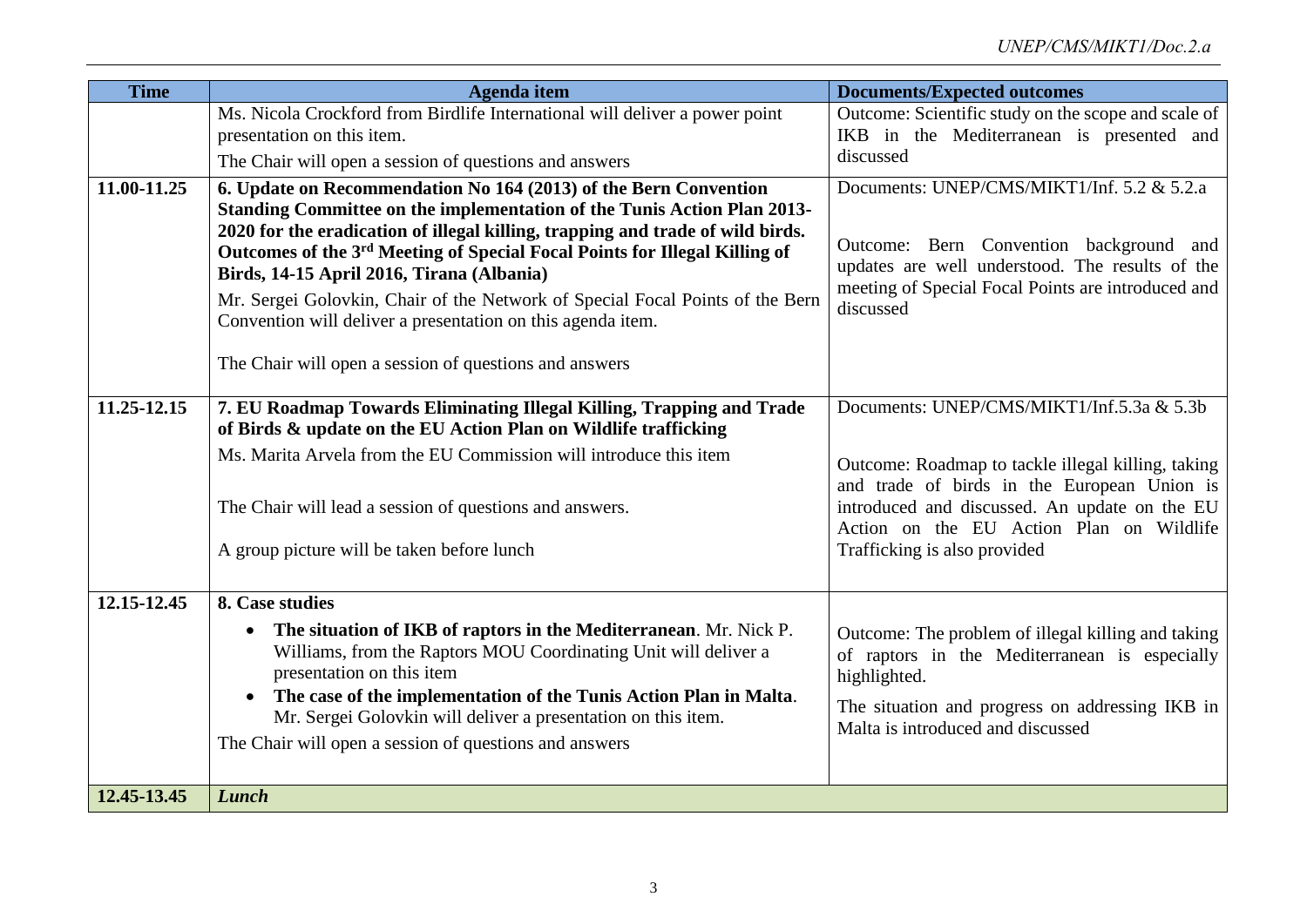| <b>Time</b>     | Agenda item                                                                                              | <b>Documents/Expected outcomes</b>                                                               |
|-----------------|----------------------------------------------------------------------------------------------------------|--------------------------------------------------------------------------------------------------|
| 13.45-15.00     | 9. Updates from UN Agencies, International Organizations and Networks (10                                | Documents: UNEP/CMS/MIKT1/Inf.5.4.a                                                              |
|                 | minutes each)                                                                                            |                                                                                                  |
|                 | United Nations Environment Programme MAP Regional Activity Centre<br>$\bullet$                           |                                                                                                  |
|                 | for Special Protection Areas (RAC/SPA) by Ms. Lobna Ben Nakhla                                           |                                                                                                  |
|                 | INTERPOL by Ms. Cindy Chimal (will participate via Teleconference)<br>$\bullet$                          |                                                                                                  |
|                 | CITES Secretariat by Mr. Edward van Asch<br>c                                                            |                                                                                                  |
|                 | European Network of Prosecutors for the Environment (ENPE) by Mr.<br>Angus Innes                         |                                                                                                  |
|                 | IUCN Centre for Mediterranean Cooperation by Ms. Catherine Numa.<br>$\bullet$                            | Outcome: Activities on IKB by the different<br>organizations are portrayed as power point        |
|                 | 10. A perspective from the Federation of Associations for Hunting and                                    | presentations or oral reports, and the current<br>international framework is well understood and |
|                 | <b>Conservation of the European Union</b><br>Mr. David Scallan will deliver a presentation on this item. | synergies with the CMS Task Force are discussed                                                  |
|                 |                                                                                                          |                                                                                                  |
|                 | The Chair will lead a discussion on the possible synergies with the Task Force.                          |                                                                                                  |
| 15.00-15.15     | 11. Introduction to the Task Force's draft Programme of Work                                             | Documents: UNEP/CMS/MIKT1/Doc.4                                                                  |
|                 | The Secretariat will introduce the draft POW and the objectives of the next                              | Outcomes: Proposed POW and objectives of the                                                     |
|                 | working group session                                                                                    | breakout groups session are well understood                                                      |
| 15.15-15.35     | Coffee break                                                                                             |                                                                                                  |
| 15.35-17.30     | 12. Legal aspects, implications and gaps, improvement of law enforcement                                 | Documents: UNEP/CMS/MIKT1/Doc.4                                                                  |
|                 | and training needs for the judiciary                                                                     |                                                                                                  |
|                 | 3 regional breakout groups (Europe, North Africa and Middle East) to discuss                             | Outcomes: Priority needs and activities for the                                                  |
|                 | POW priority actions                                                                                     | POW agreed                                                                                       |
| $17.30 - 18.00$ | 13. Discussion of conclusions in plenary                                                                 | Documents: UNEP/CMS/MIKT1/Doc.4                                                                  |
|                 | The workout groups' rapporteurs will share the conclusions of the discussions                            |                                                                                                  |
|                 | and the future actions agreed are discussed.                                                             | Outcome: Priority needs and future actions                                                       |
|                 | Participation via Teleconference will be open to the Members not present and<br><b>INTERPOL</b>          | adopted                                                                                          |
|                 | At the end of the session a dinner will be offered by the Government of Egypt at                         |                                                                                                  |
|                 | the Nile Pharaohs cruising boat. Details will be provided at the meeting                                 |                                                                                                  |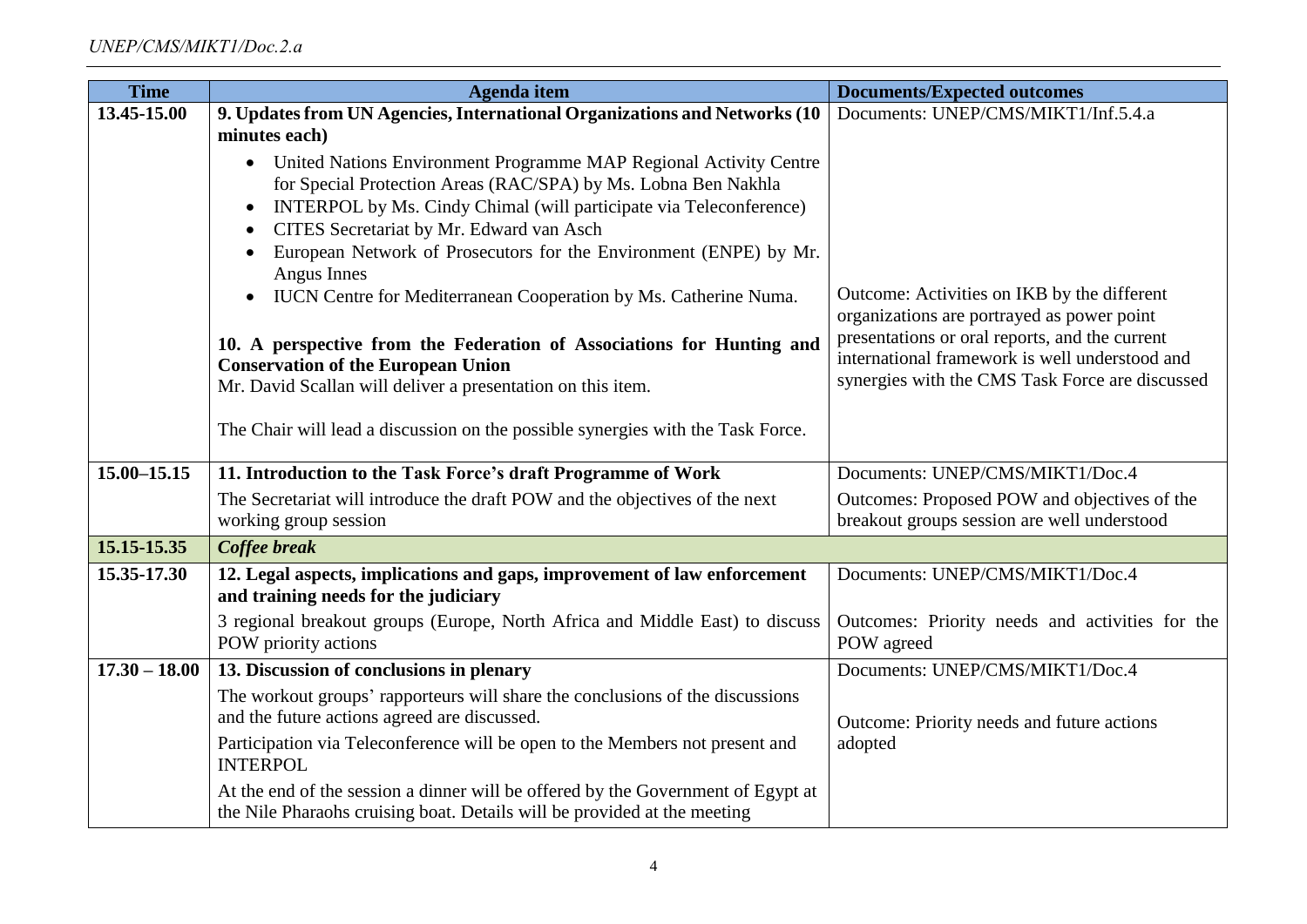| <b>Time</b> | Agenda item                                                                                                                                                                                                                                                                                                                                                                                                                                                                                      | <b>Documents/Expected outcomes</b>                                                                                                                                                                                                                                                                            |
|-------------|--------------------------------------------------------------------------------------------------------------------------------------------------------------------------------------------------------------------------------------------------------------------------------------------------------------------------------------------------------------------------------------------------------------------------------------------------------------------------------------------------|---------------------------------------------------------------------------------------------------------------------------------------------------------------------------------------------------------------------------------------------------------------------------------------------------------------|
| 9.00-09.20  | 14. Identification of hotspots for illegal killing, taking and trade of<br>migratory birds and priority actions to be undertaken                                                                                                                                                                                                                                                                                                                                                                 | Documents: UNEP/CMS/MIKT1/Inf.5.1.a.<br>5.1.b and 5.1.c                                                                                                                                                                                                                                                       |
|             | The Secretariat will introduce this topic and the Chair will lead a discussion on<br>hotspots                                                                                                                                                                                                                                                                                                                                                                                                    | Outcome: Priority actions are assessed and<br>agreed                                                                                                                                                                                                                                                          |
| 09.20-09.40 | 15. A best practice guide for monitoring illegal killing and taking of birds                                                                                                                                                                                                                                                                                                                                                                                                                     | Documents: UNEP/CMS/MIKT1/Doc.7                                                                                                                                                                                                                                                                               |
| 09.40-10.15 | Ms. Nicola Crockford from Birdlife International will deliver a presentation on<br>this document and the Chair will lead a discussion on the development of a<br>protocol to monitor illegal killing, taking and trade of migratory birds in the<br>Mediterranean<br>16. Knowledge management platforms to promote mutual communication,<br>the exchange of information, experience, best practice and know-how<br>The Chair will lead a discussion to find out the priority needs and potential | Outcome: The Task Force discusses how<br>these guidelines could be reflected in the<br>Task Force's POW towards the establishment<br>of a protocol to monitor illegal killing, taking<br>and trade of migratory birds in the<br>Mediterranean<br>Outcome: Knowledge management portal<br>options are assessed |
|             | options at regional level, to establish a knowledge management portal                                                                                                                                                                                                                                                                                                                                                                                                                            |                                                                                                                                                                                                                                                                                                               |
| 10.15-11.00 | 17. Measures to promote education, communication and public awareness                                                                                                                                                                                                                                                                                                                                                                                                                            |                                                                                                                                                                                                                                                                                                               |
|             | Mr. Andrea Rutigliano (Committee Against Bird Slaughter, CABS) will deliver<br>a presentation on this item. The Chair will lead a discussion thereafter                                                                                                                                                                                                                                                                                                                                          | Outcome: areas of common interest and<br>potential joint work identified                                                                                                                                                                                                                                      |
| 11.00-11.20 | Coffee break                                                                                                                                                                                                                                                                                                                                                                                                                                                                                     |                                                                                                                                                                                                                                                                                                               |
| 11.20-13.30 | 18. Conservation, education and public awareness issues                                                                                                                                                                                                                                                                                                                                                                                                                                          | Documents: UNEP/CMS/MIKT1/Doc.10                                                                                                                                                                                                                                                                              |
|             | 3 regional breakout groups (Europe, North Africa and Middle East) will discuss<br>POW priority actions on conservation, education and public awareness                                                                                                                                                                                                                                                                                                                                           | Outcome: Priority actions needed are<br>identified and agreed                                                                                                                                                                                                                                                 |
| 13.30-14.30 | <b>Lunch</b>                                                                                                                                                                                                                                                                                                                                                                                                                                                                                     |                                                                                                                                                                                                                                                                                                               |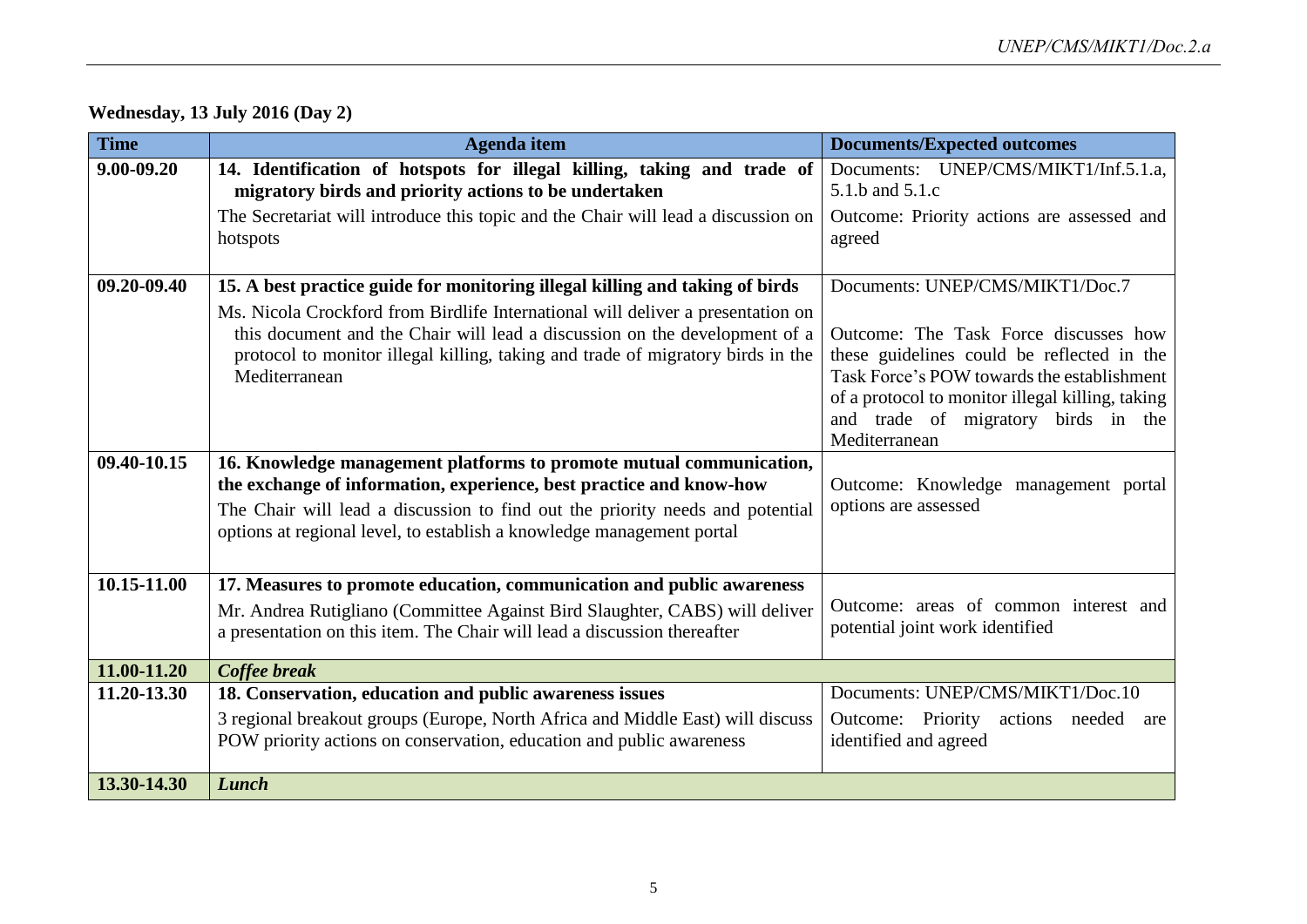| <b>Time</b>     | Agenda item                                                                                                                                                                | <b>Documents/Expected outcomes</b>                                                                               |
|-----------------|----------------------------------------------------------------------------------------------------------------------------------------------------------------------------|------------------------------------------------------------------------------------------------------------------|
| 14.30-16.00     | 19. Discussion of conclusions in plenary and adoption of the MIKT POW                                                                                                      | Documents: UNEP/CMS/MIKT1/Doc.4                                                                                  |
|                 | 2016-2020                                                                                                                                                                  |                                                                                                                  |
|                 | The groups' rapporteurs convey the conclusions of their relevant groups. The<br>Chair invites the members to finalize and adopt the two last thematic areas<br>of the POW. | Outcome: Priority actions are agreed and the<br>POW is finalized and adopted.                                    |
|                 | Participation via Teleconference will be open to the Members not present.                                                                                                  |                                                                                                                  |
|                 |                                                                                                                                                                            |                                                                                                                  |
| 16.00-16.30     | Coffee break                                                                                                                                                               |                                                                                                                  |
| 16.30-17.00     | 20. Implementation of the POW: financial aspects and opportunities                                                                                                         | Outcome: Options for sustainable funding                                                                         |
|                 | The Chair will lead a discussion on the POW financial opportunities                                                                                                        | discussed and priority fund-raising initiatives                                                                  |
|                 | Participation via Teleconference will be open to the Members not present.                                                                                                  | agreed                                                                                                           |
|                 |                                                                                                                                                                            |                                                                                                                  |
| $17.00 - 17.30$ | 21. Next meeting of the Task Force and periodicity                                                                                                                         | Documents: UNEP/CMS/MIKT1/Inf.4                                                                                  |
|                 | The Chair will invite proposals to host the next meeting of the Task Force                                                                                                 |                                                                                                                  |
|                 |                                                                                                                                                                            | Outcome: Proposals to host the meeting<br>acknowledged. Date for next meeting and its<br>periodicity are agreed. |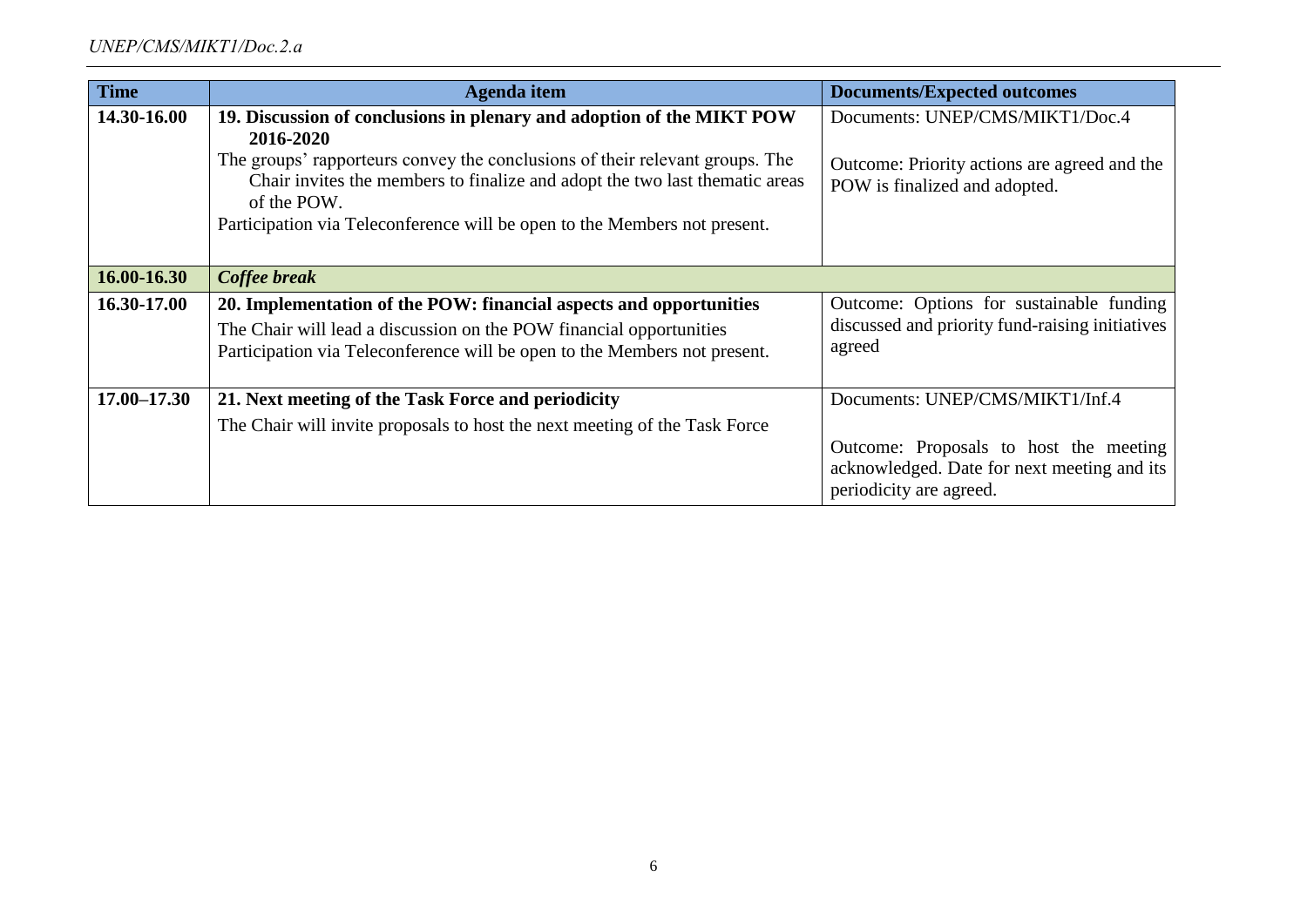# **Thursday, 14 July 2016 (Day 3)**

| <b>Time</b> | <b>Agenda</b> item                                                                                                                                                                                            | <b>Documents/Expected outcomes</b>                                                         |
|-------------|---------------------------------------------------------------------------------------------------------------------------------------------------------------------------------------------------------------|--------------------------------------------------------------------------------------------|
| 09.00-09.45 | 22. Socioeconomic study - Hunting and Illegal Killing of Birds along the<br>Mediterranean Coast of Egypt follow-up work                                                                                       | Documents: UNEP/CMS/MIKT1/Doc.12.a                                                         |
|             | Mr. Noor Noor from Nature Conservation Egypt (NCE) delivers a presentation                                                                                                                                    | Outcome: The social, economic and cultural                                                 |
|             | to introduce this agenda item. The Chair leads a discussion on the follow up<br>activities.                                                                                                                   | factors of IKB in Egypt are analyzed                                                       |
| 09.45-10.30 | 23. Review of Egypt's National legislation and enforcement mechanisms                                                                                                                                         | Documents: UNEP/CMS/MIKT1/Doc.12.b                                                         |
|             | related to birds hunting and trapping                                                                                                                                                                         |                                                                                            |
|             | Mr. Noor Noor also delivers a presentation to introduce this agenda item. The                                                                                                                                 | Outcome: The legislation and enforcement                                                   |
|             | Chair leads a discussion on the recommendations resulting from this report.                                                                                                                                   | mechanisms in Egypt are assessed.                                                          |
| 10.30-10.50 | Coffee break                                                                                                                                                                                                  |                                                                                            |
| 10.50-11.30 | 24. Monitoring illegal bird hunting along the Mediterranean coast of<br>Egypt Autumn 2015 & Spring 2016                                                                                                       |                                                                                            |
|             | Mr. Waheed Salama Hamied (NCE) delivers a presentation to introduce this                                                                                                                                      | Outcome: The first wide scale monitoring of<br>bird hunting practices in Egypt is assessed |
|             | agenda item                                                                                                                                                                                                   |                                                                                            |
| 11.30-12.15 | 25. The situation in illegal bird killing and trapping in Libya                                                                                                                                               |                                                                                            |
|             | The delegates from Libya will intervene on this item. The Chair will lead a<br>discussion thereafter                                                                                                          | Outcome: Options of potential joint work<br>identified                                     |
| 12.15-13.15 | Lunch                                                                                                                                                                                                         |                                                                                            |
| 13.15-14.00 | 26. Towards an integration of the Task Force for Egypt and Libya and<br>the Pan-Mediterranean Task Force.                                                                                                     | Outcome: An agreement is reached on the<br>integration of both Task Forces                 |
|             | The Secretariat will introduce this topic                                                                                                                                                                     |                                                                                            |
| 14.00-15.00 | 27. MIKT website and workspace                                                                                                                                                                                |                                                                                            |
|             | The Coordinator will present the MIKT website and guide members of MIKT<br>on the use and utilities of the workspace. Potential changes will also be<br>assessed to better comply with the workspace purpose. | Outcome: MIKT website is presented and the<br>workspace is assessed.                       |
| 15.00-15.30 | Coffee break                                                                                                                                                                                                  |                                                                                            |